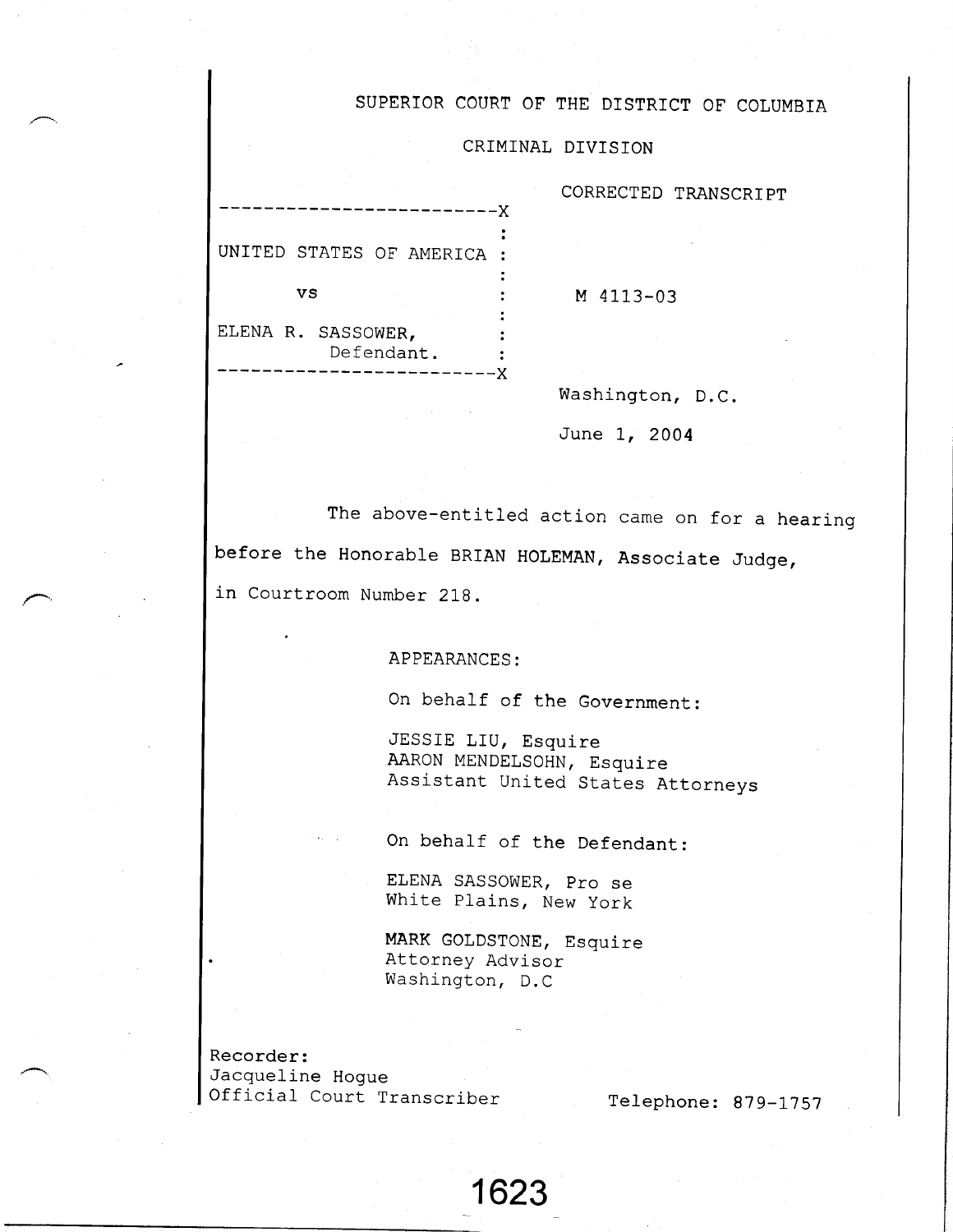| $\mathbf{1}$   | PROCEEDINGS                                                   |
|----------------|---------------------------------------------------------------|
| $\overline{2}$ | THE COURT: We are here for sentencing in the case             |
| 3              | of United States versus Elena Sassower. That's case M4113-    |
| 4              | 03. The case was tried in this court and Ms. Sassower was     |
| 5 <sub>o</sub> | convicted of one count of disruption of Congress in violation |
| 6              | of D.C. Code 10-503.16(b)(4).                                 |
| $\overline{7}$ | MS. SASSOWER: Excuse me. I can barely hear you,               |
| 8              | Your Honor. Is it possible --                                 |
| 9              | THE COURT: That I can speak up?                               |
| 10             | MS. SASSOWER: Yes.                                            |
| 11             | THE COURT: Yes, I can do that. Very well. As I                |
| 12             | previously stated, we are here for sentencing.                |
| 13             | Why don't I hear from the Government first.                   |
| 14             | MS. LIU: Your Honor, Jessie Liu for the United                |
| 15             | States.                                                       |
| 16             | THE COURT: Good afternoon.                                    |
| 17             | MR. MENDELSOHN: And Aaron Mendelsohn for the                  |
| 18             | United States.                                                |
| 19             | THE COURT:<br>Yes. Ms. Liu, Mr. Mendelsohn.                   |
| 20             | MS. LIU: Your Honor, we had a -- I passed out to              |
| 21             | Ms. Franklin today and handed to Mr. Goldstone to give to Ms. |
| 22             | Sassower, which I hope he's done, a memorandum in aid of      |
| 23             | sentencing.                                                   |
| 24             | THE COURT:<br>I see it.                                       |
| 25             | MS. LIU:<br>I had intended to file this earlier but           |

1624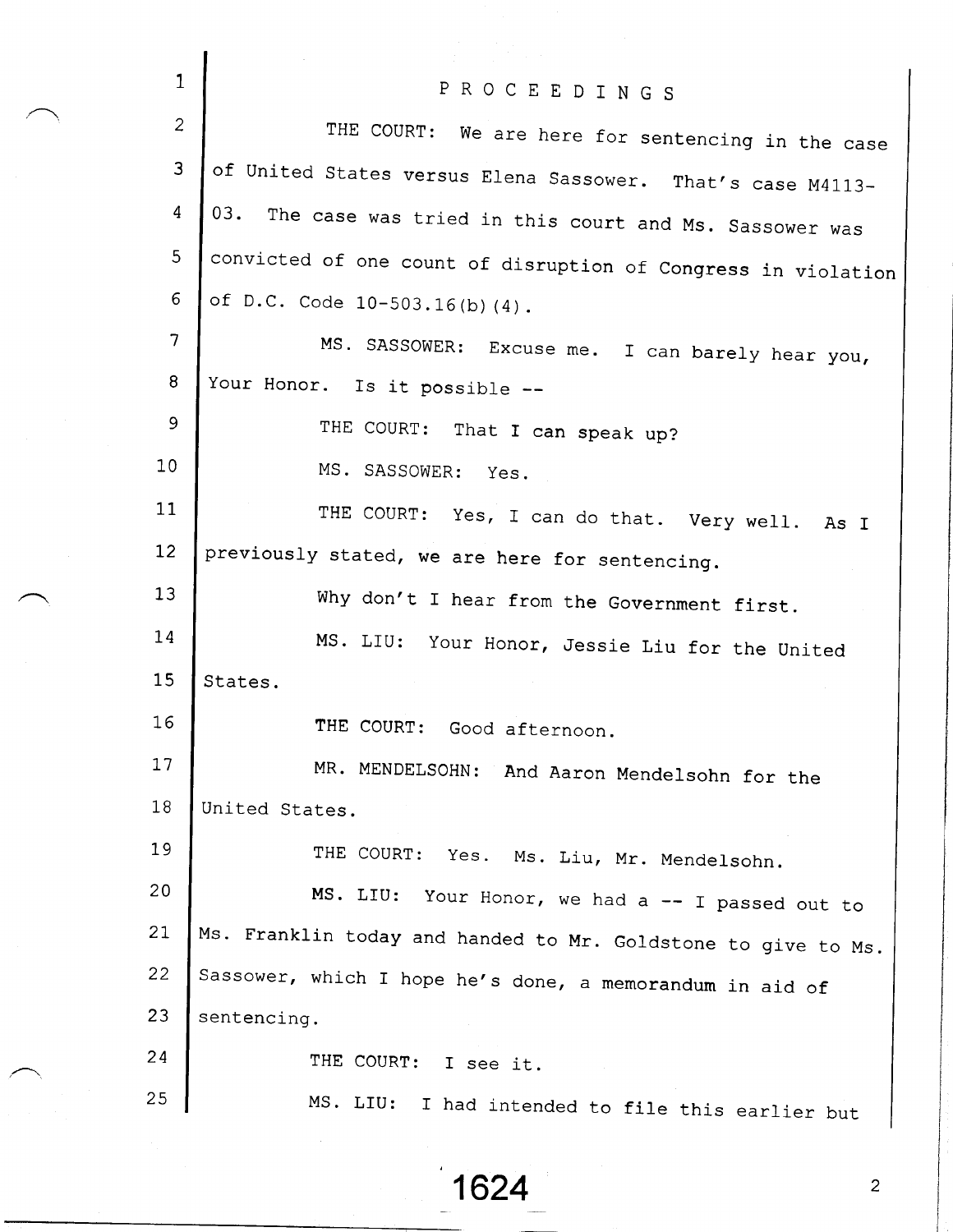1 2 decided it would be wiser to wait for the presentencing report.

3 In this case, Your Honor, we are asking for five days suspended and six months of probation conditioned on 4 anger management training or an anger management eourse. The 5 reasons are essentially set forth in the memorandum. It's 6 the Government's view, your Honor, that Ms. sassower has 1 never taken any responsibility for her actions on May 22,  $8^{\circ}$ a 2003 and, in fact, has responded to the charge and to the conviction with attack, not only on the united states  $10$ Attorney's Office, but on Senate Legal Counsel as well as on  $11$  $12$ an AUSA who formerly worked for defendant's judiciary 13 committee.

I 4 1 5 1 6 **17**  $18$ we wanted to point out that defendant is not a first-time offender. she was convicted of obstructing government in North Castle Town Court in 1994, and received a conditional release, which we believe is something similar to probation in that case.

**19** 2 0 21 22 2 3 Finally, Your Honor, we think that it is clear from her letters not only to this Court and to the U.S. Attorney's office but from her testimony on the witness stand that she is an extremely angry individual who we think could benefit from anger manaqement.

2 4 2 5 THE COURT: Very well. Thank you, Ms. Liu. Ms. Sassower?

1625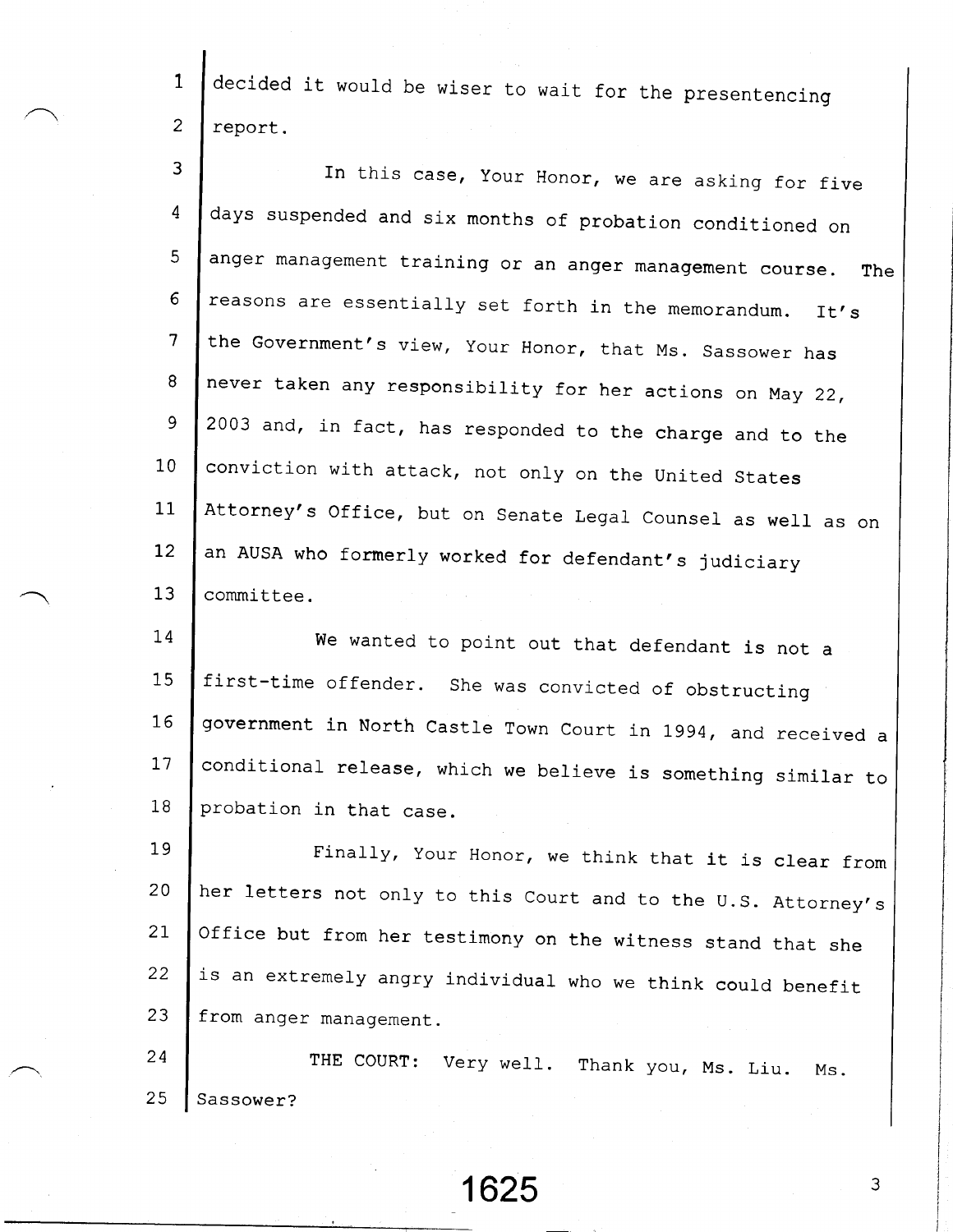1 2 3 4  $\overline{5}$ 6 I MS. SASSOWER: At the outset, I'd like to hand up to the court letters that were faxed on Friday, May 2g, three letters to the Court, the hard copy, and would like additionally to provide the hard copies to the U.S. Attorney to whom they were also faxed on Friday and to which the U.S. attorney has now made reference as to part of the reason why sentence should be imposed.

8 9  $10$  $11$  $12 \overline{ }$ 13 I 4 1 5 1.6  $17$ At the outset, I refer the Court to the first two letters, which requested adequate time for me to review the presentence report with my legal advisor and to submit written comment and/or other substantiating matter with respect to that report. I requested an adjournment and I requested to be advised as to the pertinent statutory or rule provision governing sentencing proceedings. I received no response from the Court except for transmittal by fax shortly thereafter of the pre-sentencing report which I had not prior thereto received.

1 8 I 9 2 0  $21$  $22$  $23$ 2 4 2 5 THE COURT: Before we proceed further on the issue of your being directed to or apprised of pertinent sentencing rules, I have informed you from the outset of this case and, I reiterate here, that you are serving as your own counsel; therefore, you are held to the same responsibilities as counsel who would be representing you and it is not the purview of this court to educate you as to the relevant sentencing rules and statutes and cases. That being the

1626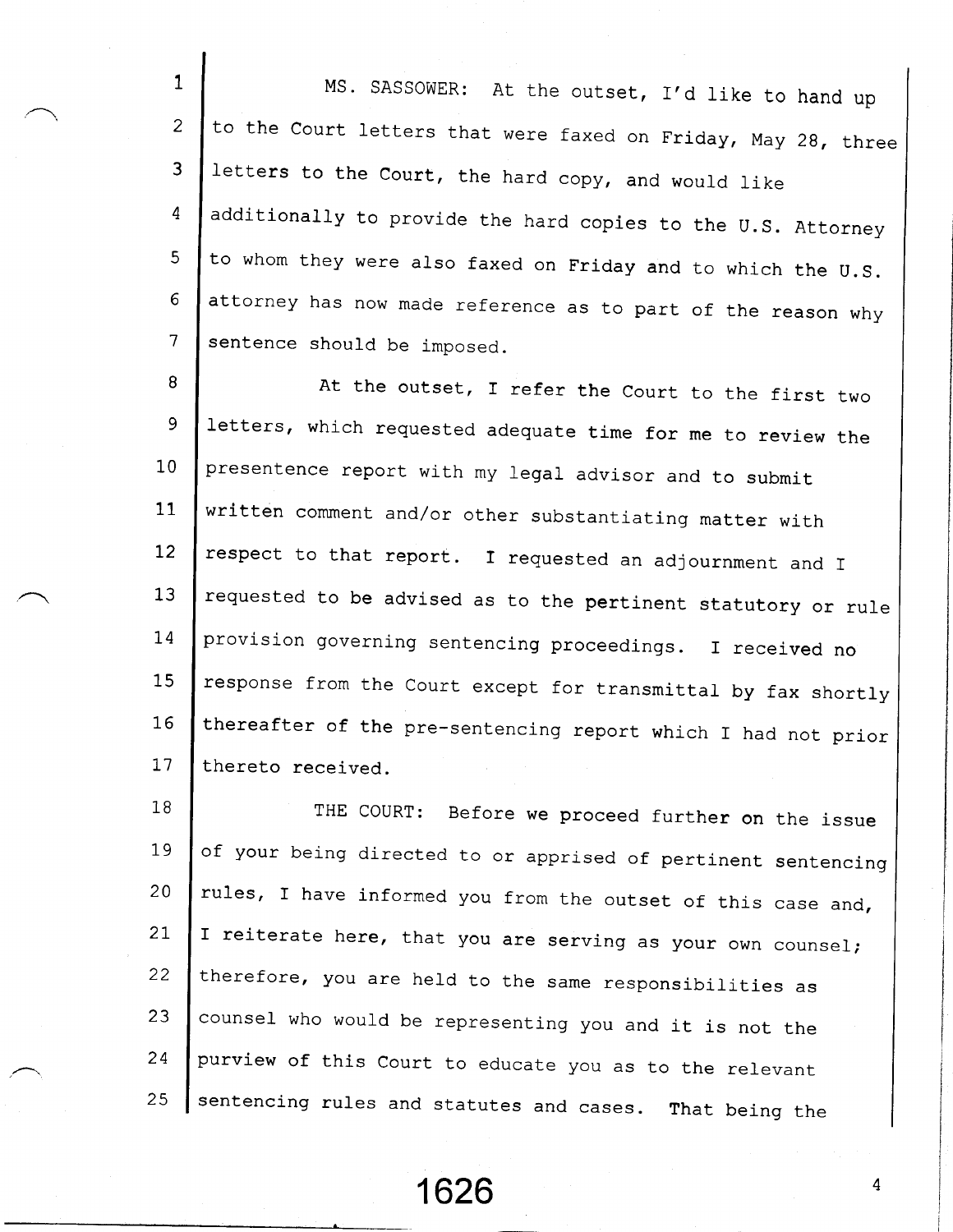| $\mathbf{1}$      | case, do you have anything further for this Court?            |
|-------------------|---------------------------------------------------------------|
| $\overline{2}$    | MS. SASSOWER: I have a great deal further for this            |
| 3                 | Court, but firstly to --                                      |
| 4                 | THE COURT:<br>Then I would recommend that you get to          |
| 5                 | the issues.                                                   |
| 6                 | MS. SASSOWER: So you will not hear further my                 |
| $\overline{7}$    | objection to this proceeding taking place today in view of    |
| 8                 | the fact that I have not had --                               |
| 9                 | THE COURT: Give me the grounds for your objection.            |
| 10 <sub>1</sub>   | MS. SASSOWER: Well, as set forth in the letter, I             |
| 11                | believe under Rule 32B3a I am entitled to reasonable time     |
| $12 \overline{ }$ | within which to review the presentence report and indeed with |
| 13                | the assistance of my counsel to submit such written comment   |
| 14                | and other substantiating matter as may be necessary. As       |
| 15                | already was pointed out in my third letter to the Court,      |
| 16                | there are some rather startling factual errors, some are of   |
| 17                | not a substantial nature but others are. And obviously the    |
| 18                | venue to --                                                   |
| 19                | THE COURT: And what are the errors in the                     |
| 20                | presentence report that would warrant the Court granting you  |
| 21                | additional time to present additional material that would     |
| 22                | assist the Court in its sentencing determination.<br>That's   |
| 23                | question one.                                                 |
| 24                | MS. SASSOWER: Okay. I certainly would maintain                |
| 25                | look.                                                         |

/:,

1627

 $\overline{5}$ 

ł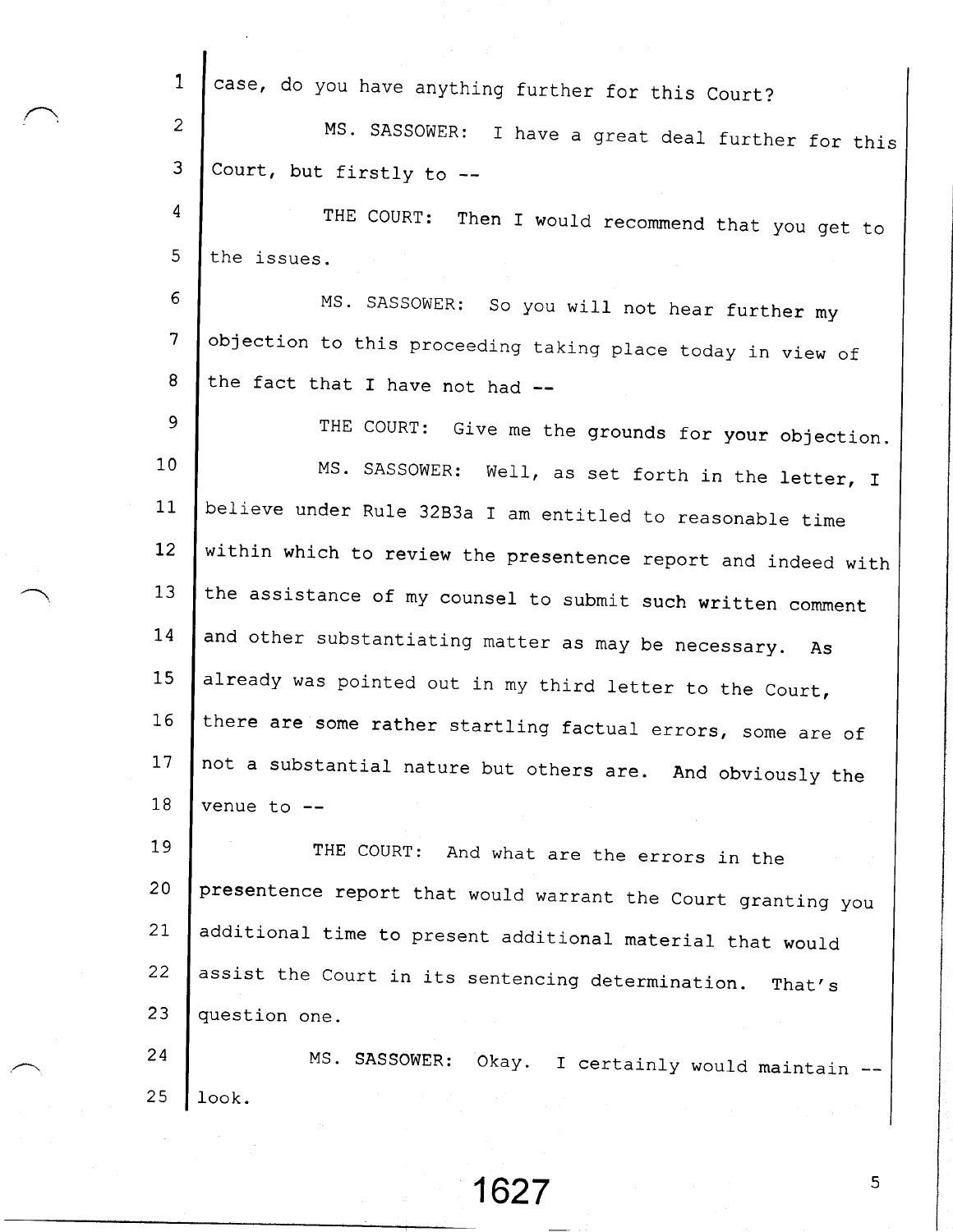1 THE COURT: No. I don't have to look. You answer 2 my question. 3 MS. SASSOWER: I'm not saying look to the Court. I'm saying look as a manner of expression. I am entitled to 4 5 a record that has an accurate presentencing report. There are a multitude of errors throughout the --6 7 THE COURT: What are the errors in the report that would warrant grant of additional time for your response? 8 9 It's a simple question.  $10$ MS. SASSOWER: Well, the report takes the position that it's not within its purview to examine my evidentiary 1 1  $12$ presentation to it or to include my evidentiary presentatio 1 3 to Court Services that I was denied a fair trial. I was I 4 wrongfully convicted. Their view is they can only recite my 1 5 allegations as relates to the bogus and malicious disruptio I 6 of Congress charqe. I 7 THE COURT: 1 8 Ms. SASSOWER: -- but cannot look at the further **19** aspects having to do with the manner in which I was brough 2 0 to trial and convicted. 21 THE COURT: Very well. Is there something else?  $22$ MS. SASSOWER: I did want to make a record as to my 23 right, what I believe to be my right, citing to the rule and z q also to reflect on the fac z 5 THE COURT: No, no. Just a minute. we are dealinq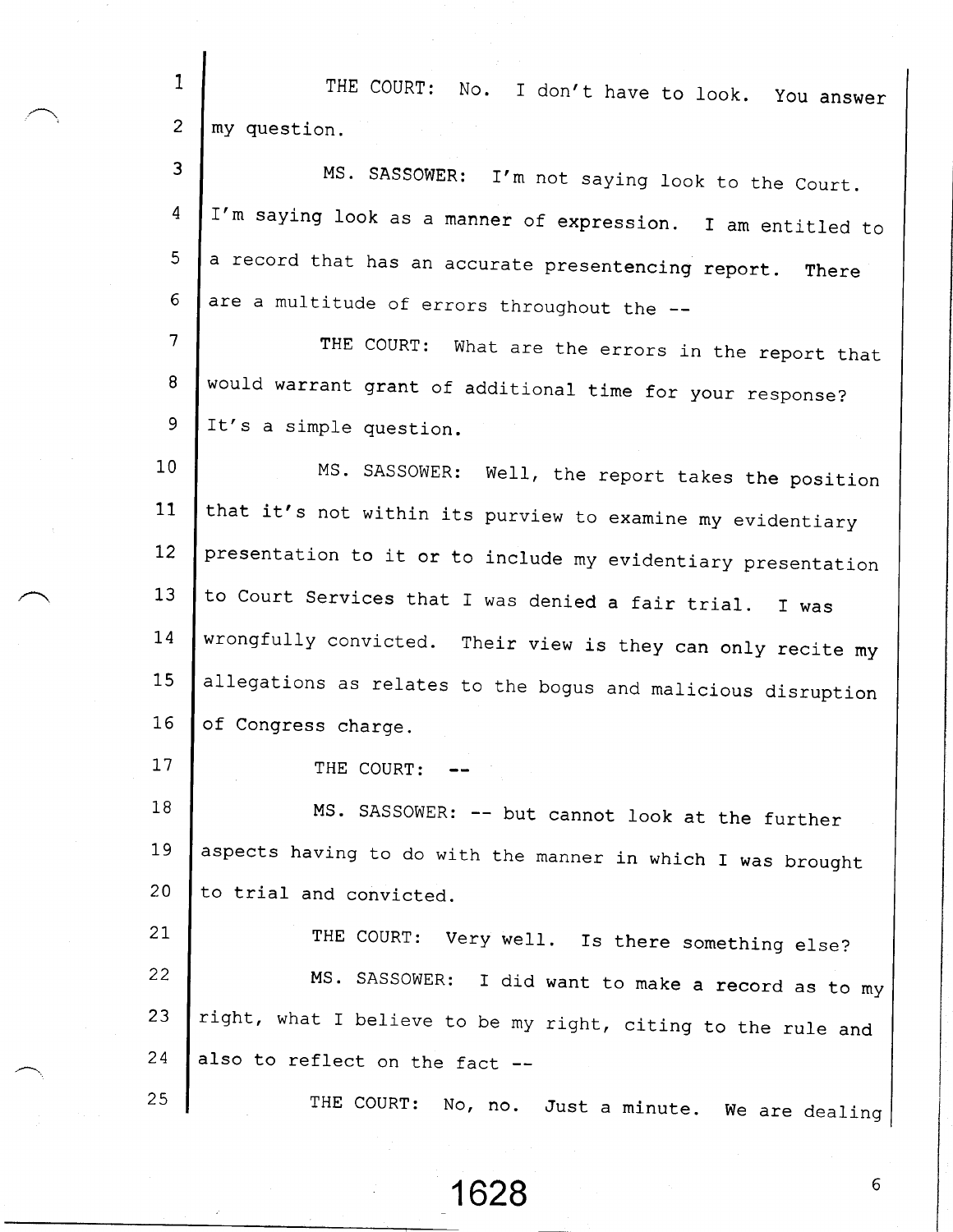1 2 J 4 5 6 7 8 9 here solely with the inadequacies of the report that would warrant my grant of a continuance. The first matter that you have brought to my attention is the fact that apparently the probation services would not take into account the manner by which you were brought to the court and the conduct of the proceedings once you got here, as I understand it. Those were matters that you wanted laid out in specific detail in the presentence report and they were not laid out to your satisfaction. What is the next issue?

1 0 11  $12 \overline{ }$ 1 3 I 4 15 1 6 17 1 8 19  $20$ MS. SASSOWER: WeII, just to clarify what your Honor has recited, not only were they not included, and by not included, I mean, specifically the written letter submission of six pages dated May 25, which I provided to Ms. Westry for inclusion in her presentence report. Not only was that not included, but it was represented to me by Ms. Westry when she apprised me of the fact that it would not be included, that I could speak to her supervisor Ms. McDaniel and that the report would not be submitted until I had reviewed the basis upon which I was contending that it was properly a part of the presentence report.

 $21$  $22$ 2 3 2 4 25 Now as Your Honor is aware from the correspondence of May 28, despite numerous phone messages left for Ms. McDaniel, despite the representations made by Ms. Westry tha I would first have an opportunity to speak with Ms. McDaniel before the report went in, the report was submitted withou

1629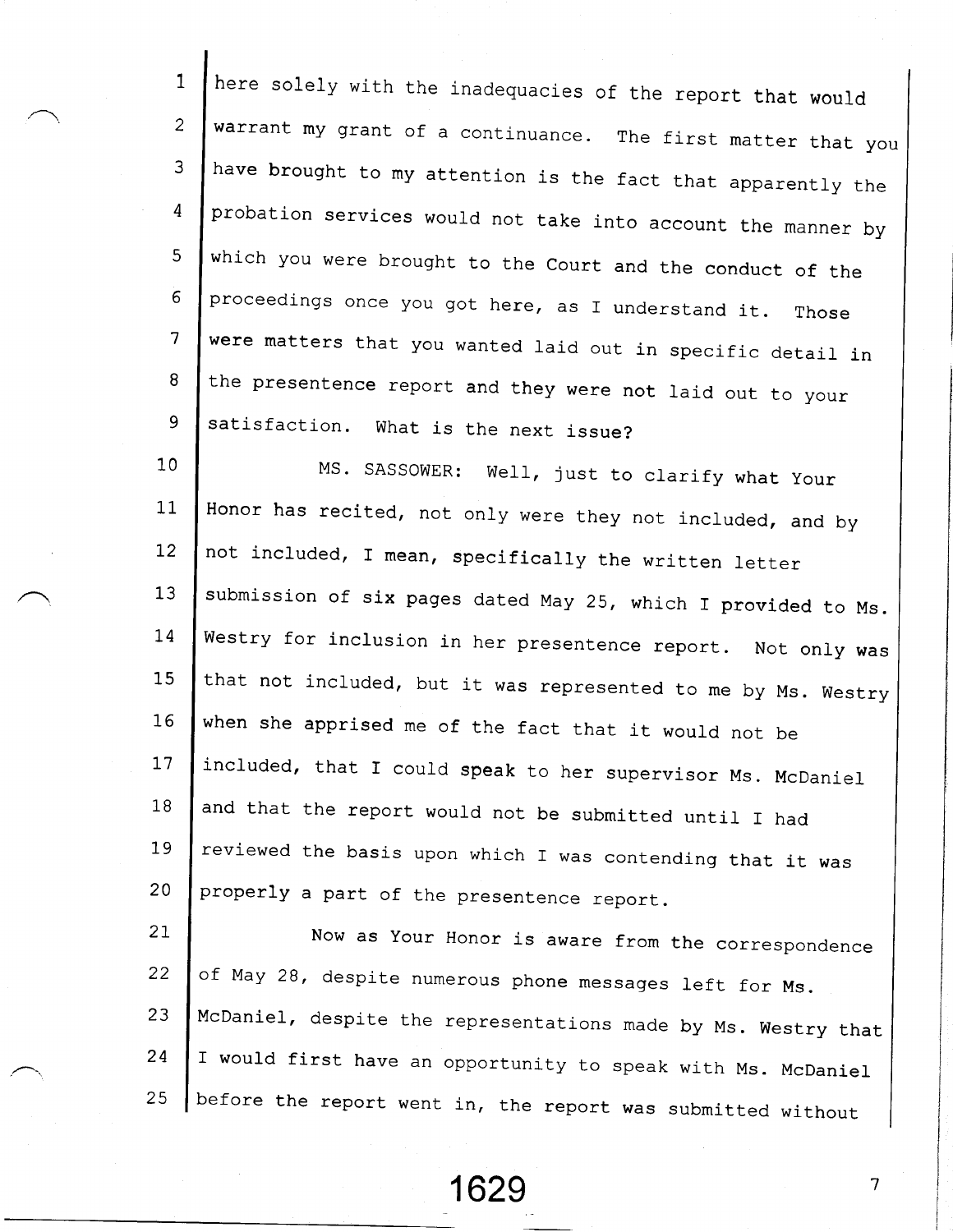1 2 3 4 Ms. McDaniel discussing with me this serious and substantial aspect which I contend was rightfully a part of their evaluation because as has been recognized by the U.S. Attorney, I am, as they say, I show no remorse whatsoever.

5 6 7 8 9  $10$  $11$ And indeed because it is my contention, fuIIy documented, that I was  $--$  not only subject of a bogus malicious charge, but railroaded to trial and denied any kind of fair trial, my position to Ms. Westry was that for the pre-sentence personnel to understand why I show no remorse, they have to understand both components here. And Ms. westry recited my recitation as relates to the charge, that she did.

 $12 \overline{ }$ 1 3 I 4 1 5 I 6 she reproduced in the presentence report verbatim virtually the entirety of the memorandum that I prepared for the American Civil Liberties Union from July 7, 2003. What she did not include was what took place at trial, why my version of events did not prevail at trial\_.

17 1 8 1,9 2 0 THE COURT: Very well. Is there some other inadequacy with the report that you would seek to use as the basis for this court's grant of continuance of this sentencing?

21  $22$ 2 3 2 4 2 5 MS. SASSOWER: yes, your Honor, and that is the recognition of the U.S. Attorney that they also wanted to have the pre-sentence report in hand before they submitted a memorandum in support -- in aid of sentencing. And that is reflected by their footnote one, which says that they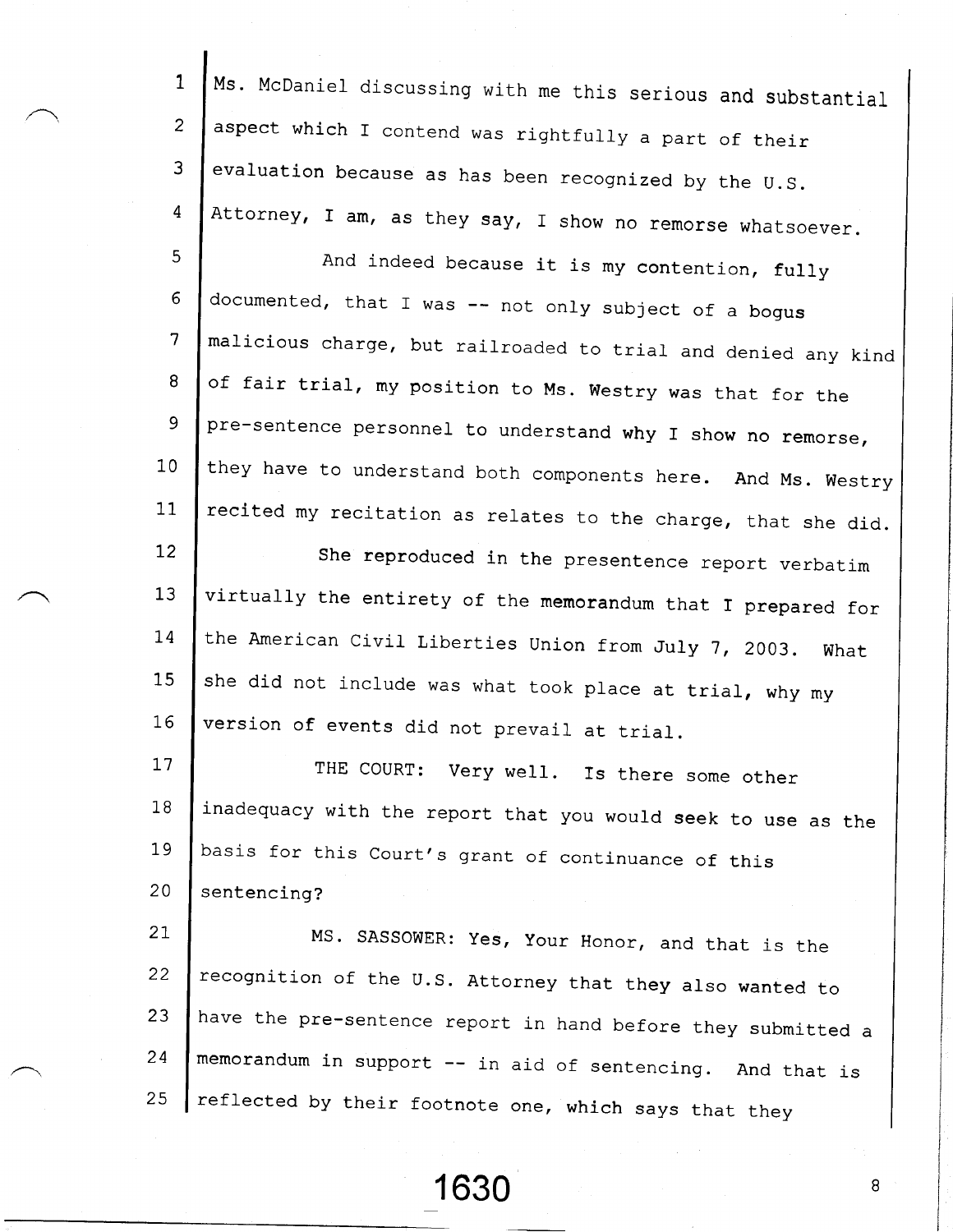1 2 3 4 5 6 7 8 9 1 0  $11$  $12<sup>2</sup>$ 13 I 4  $15$ I 6  $17$ 1 8 1 9 2 0 2 I 22 2 3 2 4 2 5 Additionally, I, as I said, I have a legal advisor and he was withheld this memorandum. And indeed they have only submitted it to the Court today and they have only submitted it to me today. whereas the presentence report is, in fact, a very favorable document to me, to say the least, notwithstanding, there was no exploration of the specifics of my contention as to why f was THE COURT: Then if the report was favorable to you, if that's the argument that you are making for this Court, not taking into account the Government's memorandum, then why would we be continuing this hearing for what you perceive to be the inadequacies of the exact same report? MS. SASSOWER: Well, as I said, I have a -- there are a multitude  $--$  and I think it is, with all respect, because the presentence  $--$  I'm sorry  $--$  because Court Services tried to rush the report for delivery for today's sentencing, and because of that there are a multitude of factual errors which should properly be corrected because years from now the errors in this report might be somehow -they seem innocuous now -- might somehow come back to haunt me or someone else. And I would prefer that not be the case. I would prefer to have the opportunity to have those factual errors corrected, whether or not they are material but just so that the record is properly kept. away on vacation from Friday until last night. I did not

1631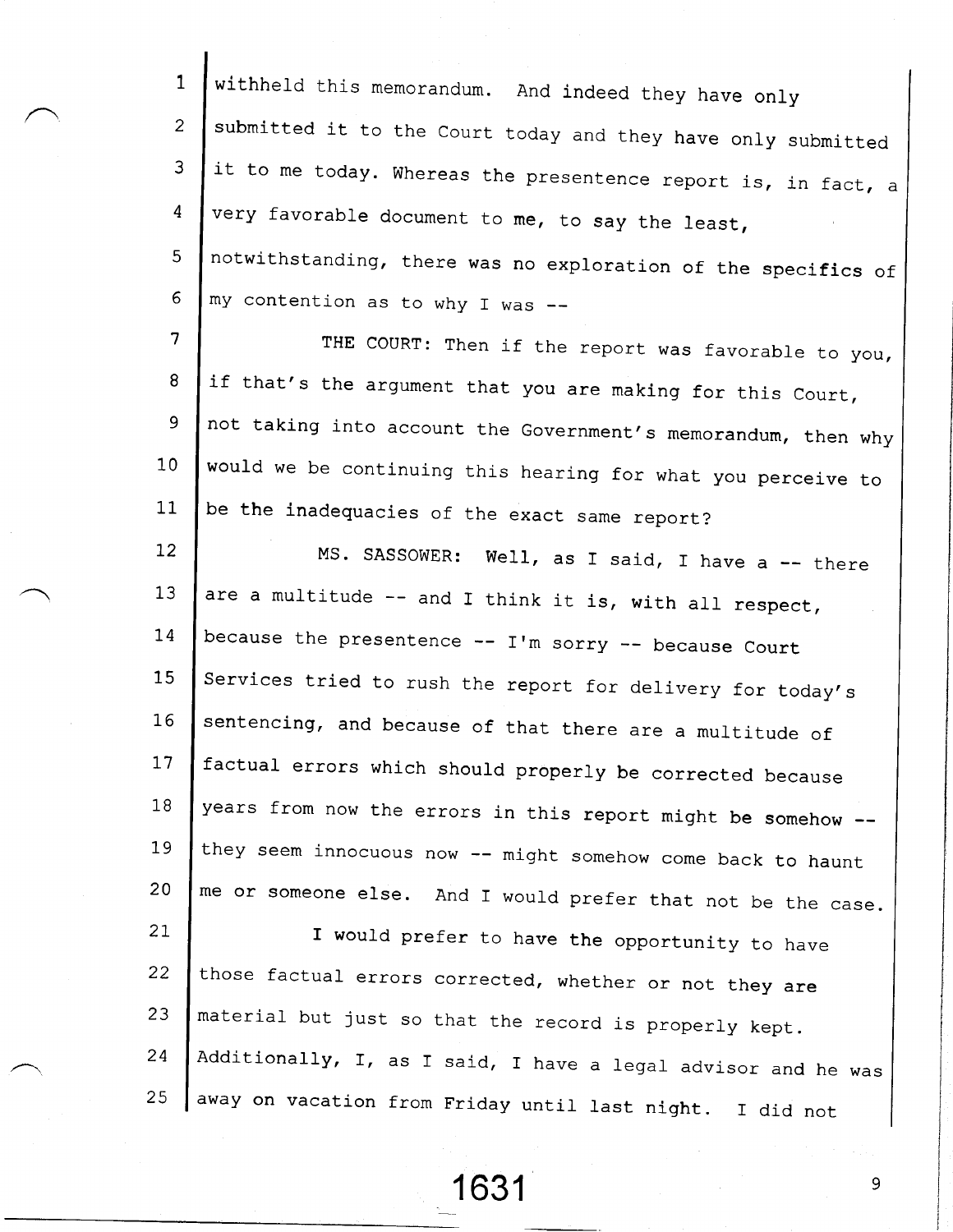1 2 3 4  $5<sub>1</sub>$ speak with him until shortly before nine this morning in the hall. He spent -- at that time he spent a very brie five/ten minutes cursorily reviewing the report. We had no opportunity to examine it, to discuss it as to what is appropriate.

6 7 8 9 1 0  $11$  $12<sup>2</sup>$ The U.S. Attorney has submitted a written memorandum. The written memorandum, in contrast to the presentence report, which is very favorable to me, the Government's memorandum in aid of sentencing is a document for which the U.S. Attorney's Office should be sanctioned and a discip**linary r**eferral should be made of them because it is a false document.

13  $14$ 15 I 6 17 THE COURT: Ms. Sassower? Ms. Sassower, you are to state for me the bases upon which this Court would grant a continuance, and I will not hear during this hearing any commentary by you as to your view of the Government's preparation here.

1 8 T 9 2 0  $21$  $22 \overline{ }$ 2 3 2 4 Z J Honor, to document my view in a written submission in aid of its evaluation of the Government quote memorandum in aid of sentencing. I would like to have that opportunity both with respect to recommendation of a five-day incarceration albei suspended, and six months of probation conditioned on completion of anger management course. As to both aspects I MS. SASSOWER: I wish to have the opportunity, Your wish to make a written submission.

 $1632$  1632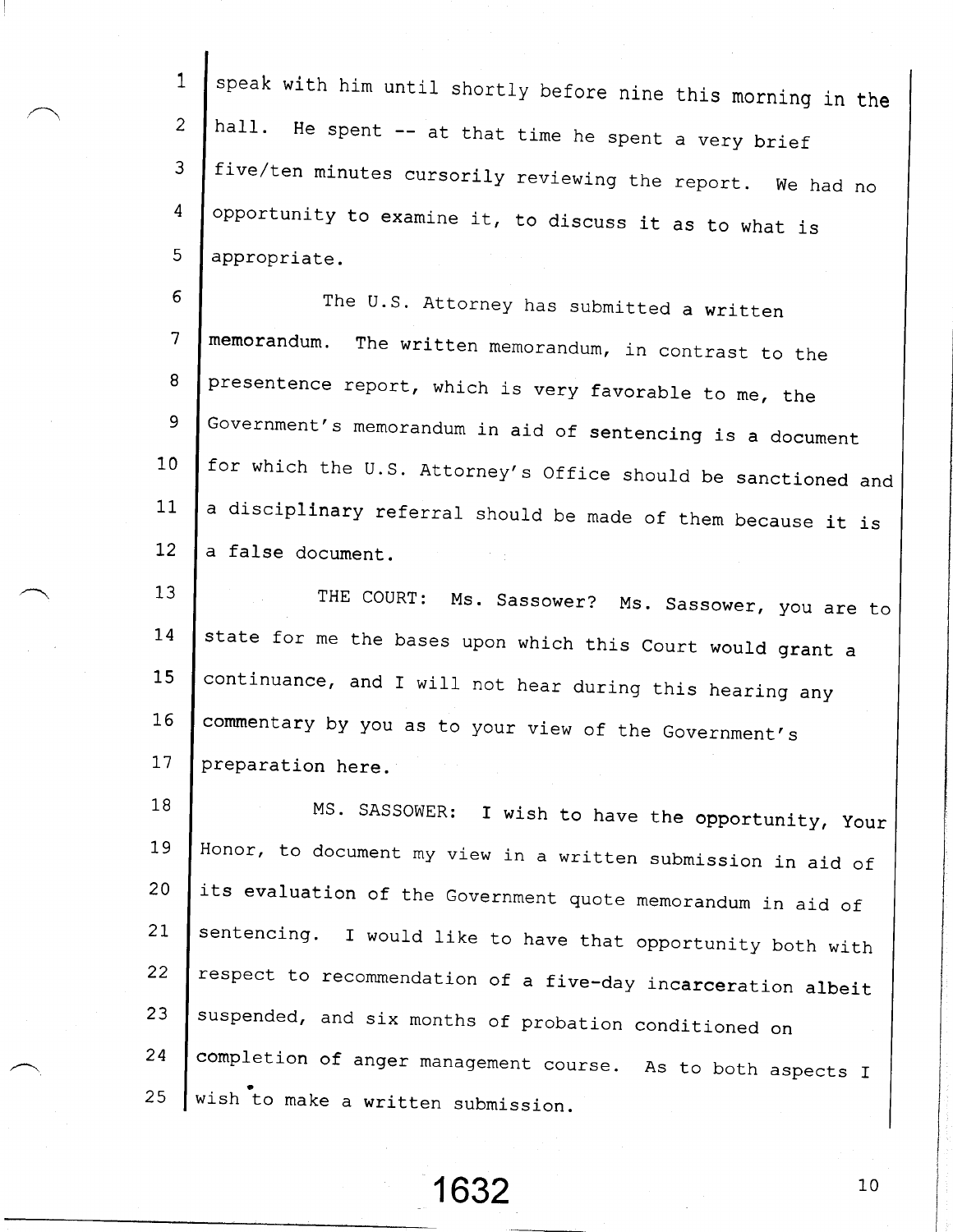i 2 3 4 5 6 7 8 9 1 0  $11$  $12$  $13$ 1 4 1 5 1 6 17 1 8 19 2 0 21. 22 23 2 4 And I believe, Your Honor, with all respect that should the Court not defer the sentencing so that a proper submission might be made both with respect to the presentence report and with respect to this memorandum, that at the very least the memorandum has to be rejected. If the U.S. Attorney sought to submit a written memorandum when I requested in written correspondence on Friday a deferment of the sentencing, they needed to join. They did not oppose my application, but they did not join it. And if they were planning  $-$  if they felt that they too were relying on the presentence report to prepare a memorandum, they needed to say, and your Honor we also were waiting to put in a written submission. Ms. sassower should also have that opportunity, assisted by her legal advisor. THE COURT: Well, again, it seems you've overstepped the bounds that I set for you in terms of the address that you are to make to me at this point in the proceedings. MS. SASSOWER: I'm sorry. I didn't understand. THE COURT: The Government -- the Government can certainly make whatever argument it chooses when it comes to continuing or not the sentencing. The Government could choose not to have submitted the report this morning. It chose to do so after having received the presentence report,

Z J as that presentence report was faxed from my chambers. The

163;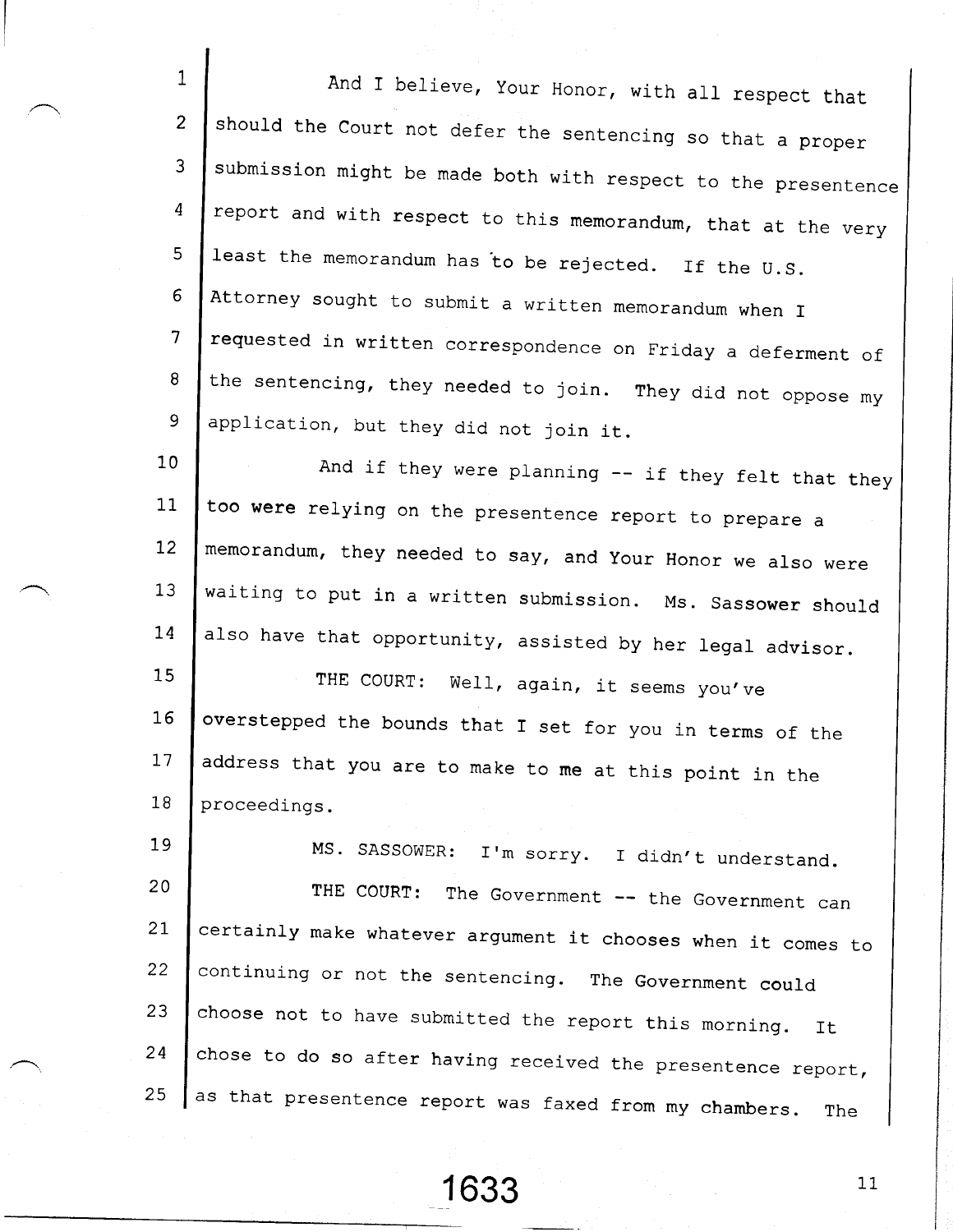| $\mathbf{1}$    | Government chose nevertheless to proceed in the manner in                |
|-----------------|--------------------------------------------------------------------------|
| $\overline{2}$  | which it has.                                                            |
| 3               | MS. SASSOWER:<br>And I also --                                           |
| $\overline{4}$  | THE COURT: It has submitted the report and it has                        |
| 5               | allocuted.                                                               |
| 6               | MS. SASSOWER:<br>Okay.                                                   |
| $\overline{7}$  | THE COURT: Now with regard to your -- do you have                        |
| 8               | any other bases for grant of a continuance here?                         |
| 9               | MS. SASSOWER: Yes -- oh, on the continuance?                             |
| 10 <sub>1</sub> | Excuse me one moment, Your Honor. I could go on at further               |
| 11              | length but -- well, I will identify for the record, yes.<br>$\mathbf{I}$ |
| 12              | think it appropriate that not only does the presentence                  |
| 13              | report not reflect, in deed conceal, that it was not supposed            |
| 14              | to issue, I was told it would not issue until I had first                |
| 15              | spoken to the supervisor Ms. McDaniel which you will see if              |
| 16              | you look at the list of contacts, there is no contact                    |
| 17              | information for me for May 27 where I left repeated messages             |
| 18              | and did speak with Ms. Westry.                                           |
| 19              | But, further, the other issues that were to be                           |
| 20              | discussed included my request that there be a stay of the                |
| 21              | sentence pending appeal. That albeit sentencing because of               |
| 22              | my contention, documented for them that I had been wrongfully            |
| 23              | convicted, I was asking for a separate recommendation that               |
| 24              | whatever sentence the Court saw fit to impose be stayed                  |
| 25              | pending my appeal.                                                       |

 $\mathbf{I}$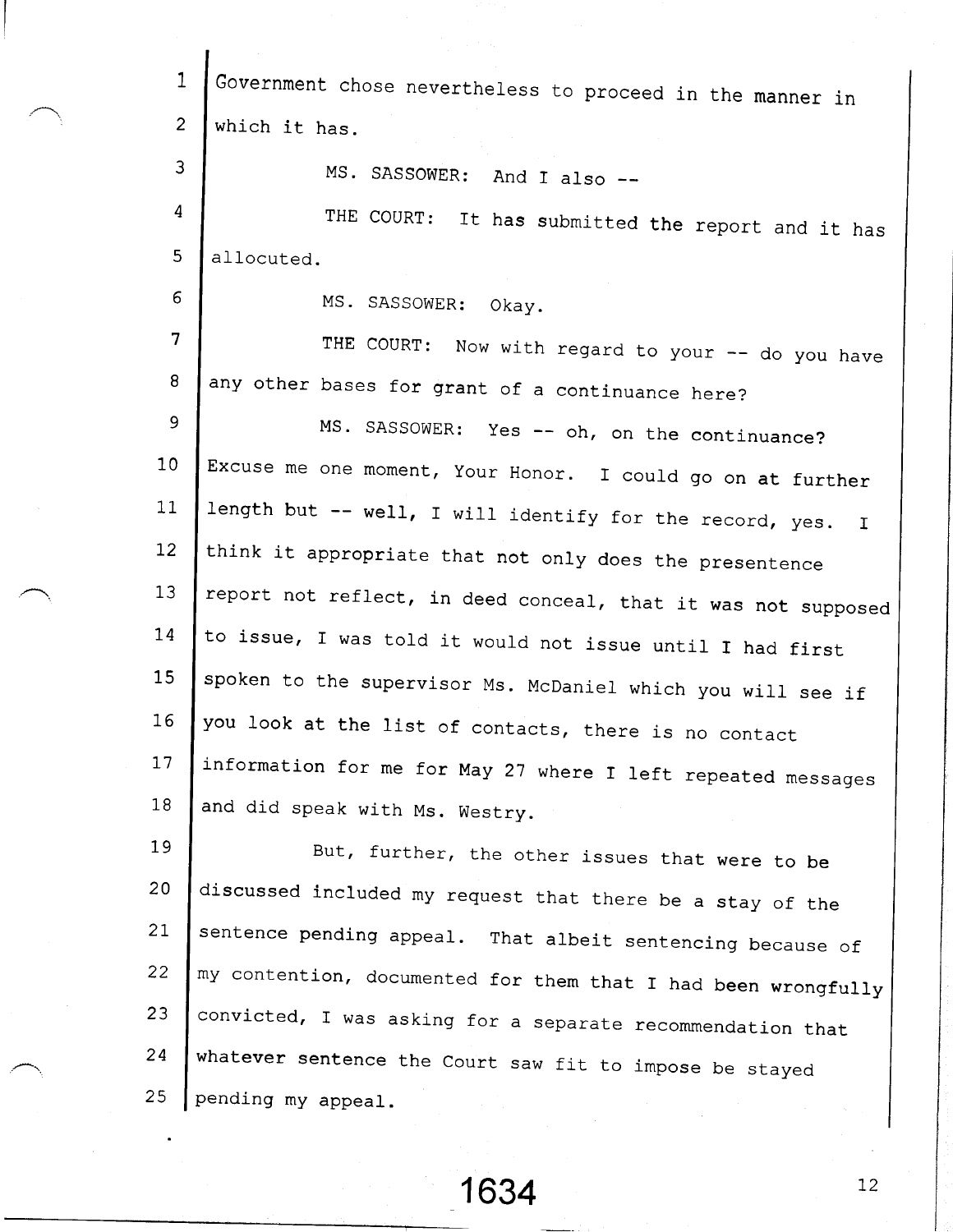| $\mathbf{1}$    | The last issue was for discussion with Ms. Westry,            |
|-----------------|---------------------------------------------------------------|
| $\overline{2}$  | also not reflected in the report and should rightfully have   |
| 3               | been, was my inquiry as to what my rights were with regard to |
| 4               | the presentence report insofar as time within which to        |
| 5               | respond. Ms. Westry asserted she did not know what rule or    |
| 6               | statutory provision governed as far as my rights to make a    |
| $7\phantom{.}$  | responsive to submission and she said that Ms. McDaniel her   |
| 8               | supervisor, would have that information. That was yet the     |
| 9               | third area for discussion with Ms. McDaniel. I think that     |
| 10 <sub>1</sub> | covers it.                                                    |
| 11              | THE COURT: Very well. All right. Does the                     |
| 12              | Government wish to respond?                                   |
| 13              | MS. LIU: Your Honor, on the issue of continuance we           |
| 14              | defer to your judgment.                                       |
| 15              | THE COURT: Very well. Under Rule 32 of the                    |
| 16              | Superior Court Rules of Criminal Procedure, at subsection B   |
| 17              | which deals with the presentence investigation, clearly in a  |
| 18              | misdemeanor case the Social Services Division will make a     |
| 19              | report available upon the request of the Court. And in this   |
| 20              | case I did request the report.                                |
| 21              | That rule also governs disclosure. At subpart 3 it            |
| 22              | states that the Court shall make available to the defendant   |
| 23.             | through defendant's counsel and to counsel for the Government |
| 24              | a copy of the report of presentence investigation a           |
| 25              | reasonable time before imposing sentence.                     |

 $1635$  13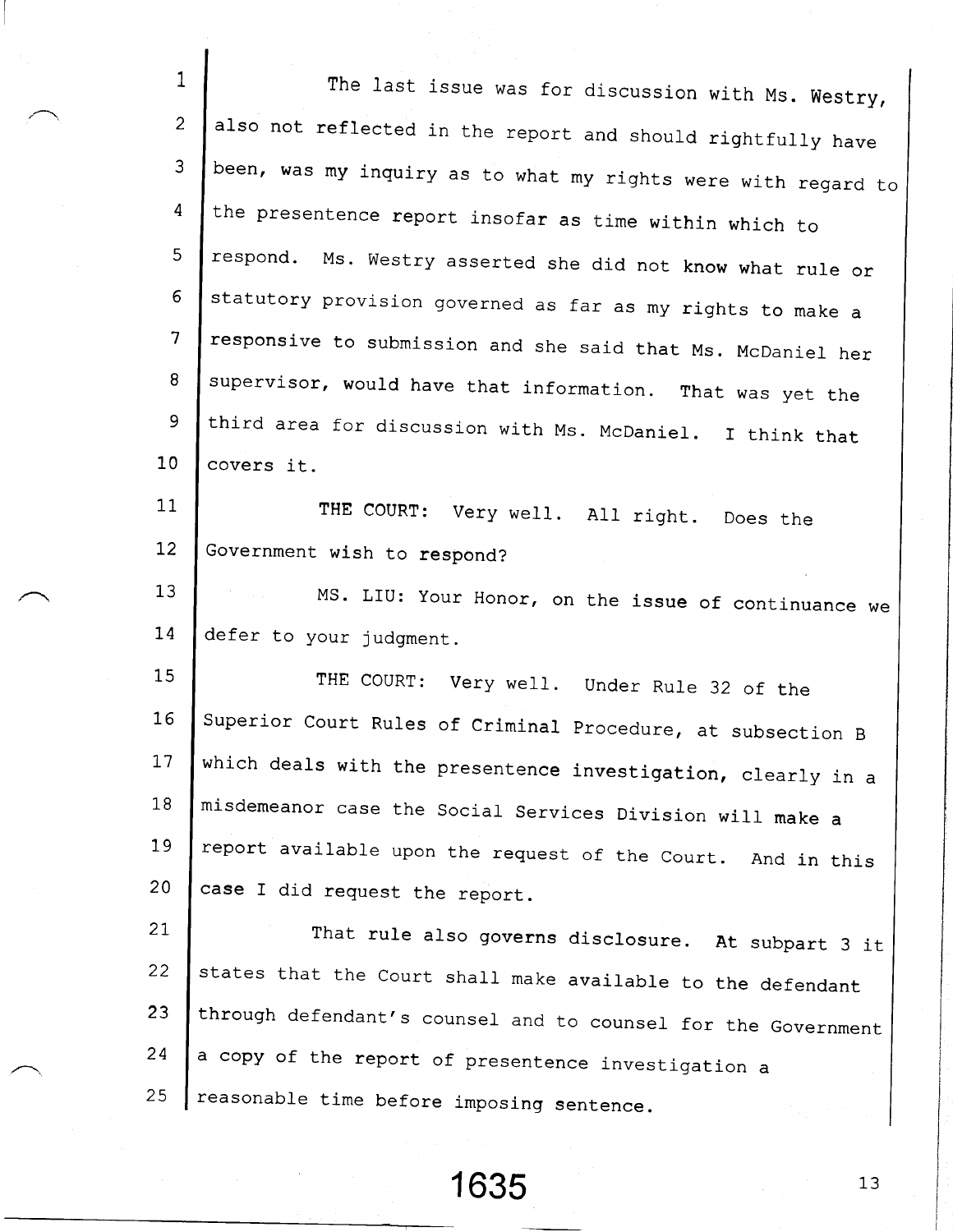1 2 3 4  $\overline{5}$ 6  $\overline{7}$ 8 In this case the current question for the Court is whether the submission of the report on last Friday at  $11:35$ a.m., when it was faxed from my chambers to -- faxed from my chambers immediately following receipt to the Government and to defense counsel, whether the period between defendant's receipt and this morning's hearing which commenced some ten or fifteen minutes ago was adequate time for review of the report.

9 1 0 11 stated for the grant of a continuance. The matter will be continued until Monday, June 29. It is my view that a sufficient basis has been

MS. SASSOWER: Thank you, your Honor.

12

 $13$  $14$ 15  $16$  $17$ 1 8 1\_9 2 0  $21$ THE COURT: Now having said that, I will address certain particulars so that there is no time wasted during the period between now and sentencing. I have reviewed the presentence, such as it is, and to my -- in my view it is adequate for its intended purpose. The presentence report contains several pages of material from a July 7, 2003 memorandum from Ms. sassower to the American civil Liberties Union. That's found at pages 4, 5, 6, 7, 8, 9, 10 and 11 of the presentence report.

22 23 2 4 2 5 To state for the record that there is somehow an inadequate presentation of the defendant's position is simply at odds with the content of this report. The purpose for this sentencing hearing is not to re-review evidentiar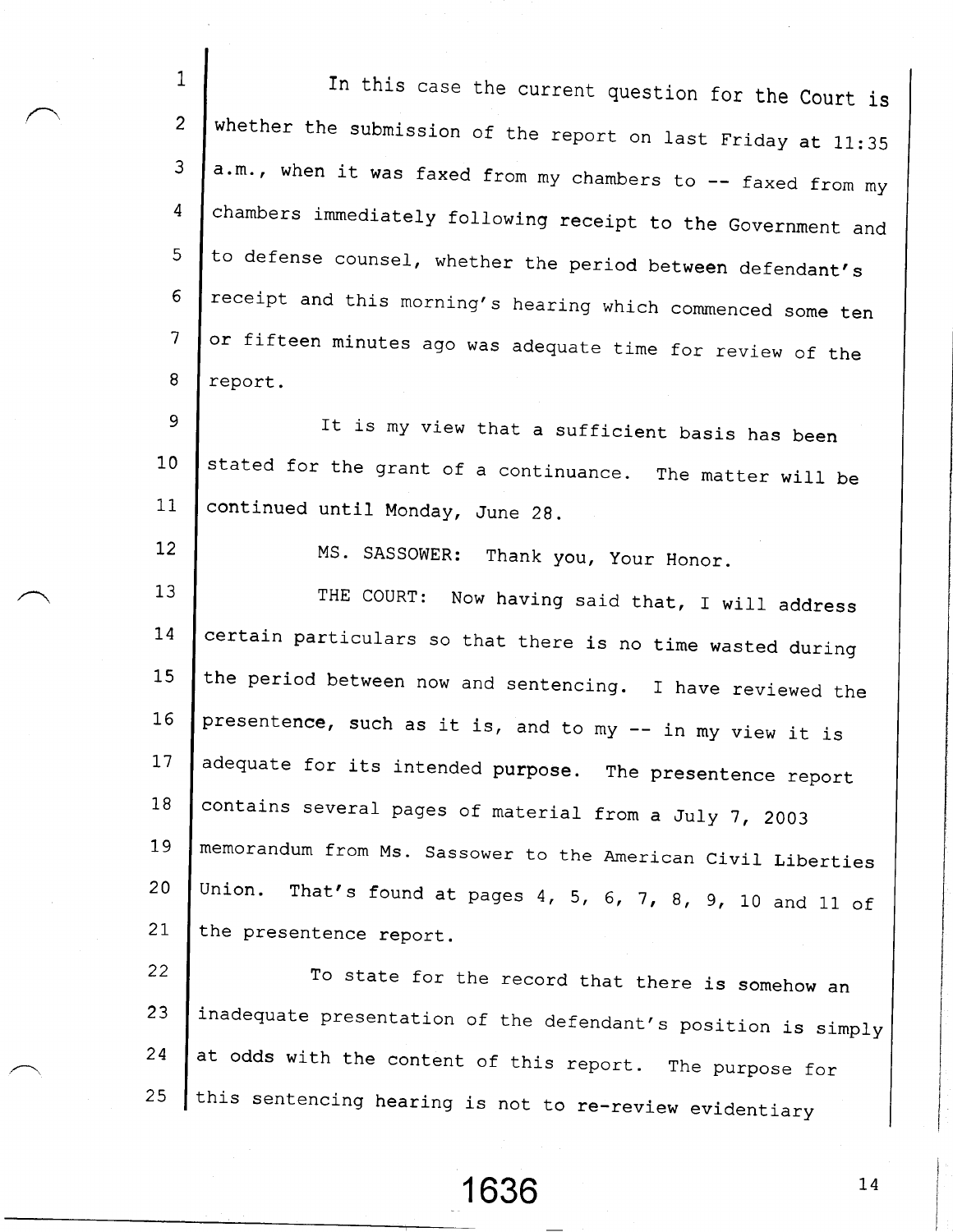1 2 ? 4  $5<sup>1</sup>$ 6 matters, as those matters were already decided by a jury, and upon their review a finding of guilty was made. That being the case the continued hearing will not be a forum for any further discussion of your dissatisfaction with the manner in which the events developed that brought you to court or the proceedings that took place once you got here.

.7 8 9 1 0  $11$  $12$  $13$ 1.4 15 The sole matter for this Court's consideration is having been convicted of a misdemeanor which in this jurisdiction carries a maximum sentence of six months, \$500 fine, or both, the question for this Court is what factors should be considered in its sentencing determination. And I will tell you now so that you are well prepared on June 28, there will be no further discussion of the evidence previously presented, previously reviewed and considered and upon which a jury rendered its verdict.

 $16$ 17 1 8 19 2 0 2 I  $22$ 23 MS. SASSOWER: The jury did not have the evidence. THE COURT: Second -- be quiet. Second, with regard to the presentence report, it is foreign to me and I invite you and your legal adviser to obtain authority for the proposition that the Social Services Division requires your permission before submission of a report to the court that the Court ordered. I don't expect to hear from you during this ruling.

2 4 2 5 Next, with regard to any further inclusion of materials into the report that you have determined were

163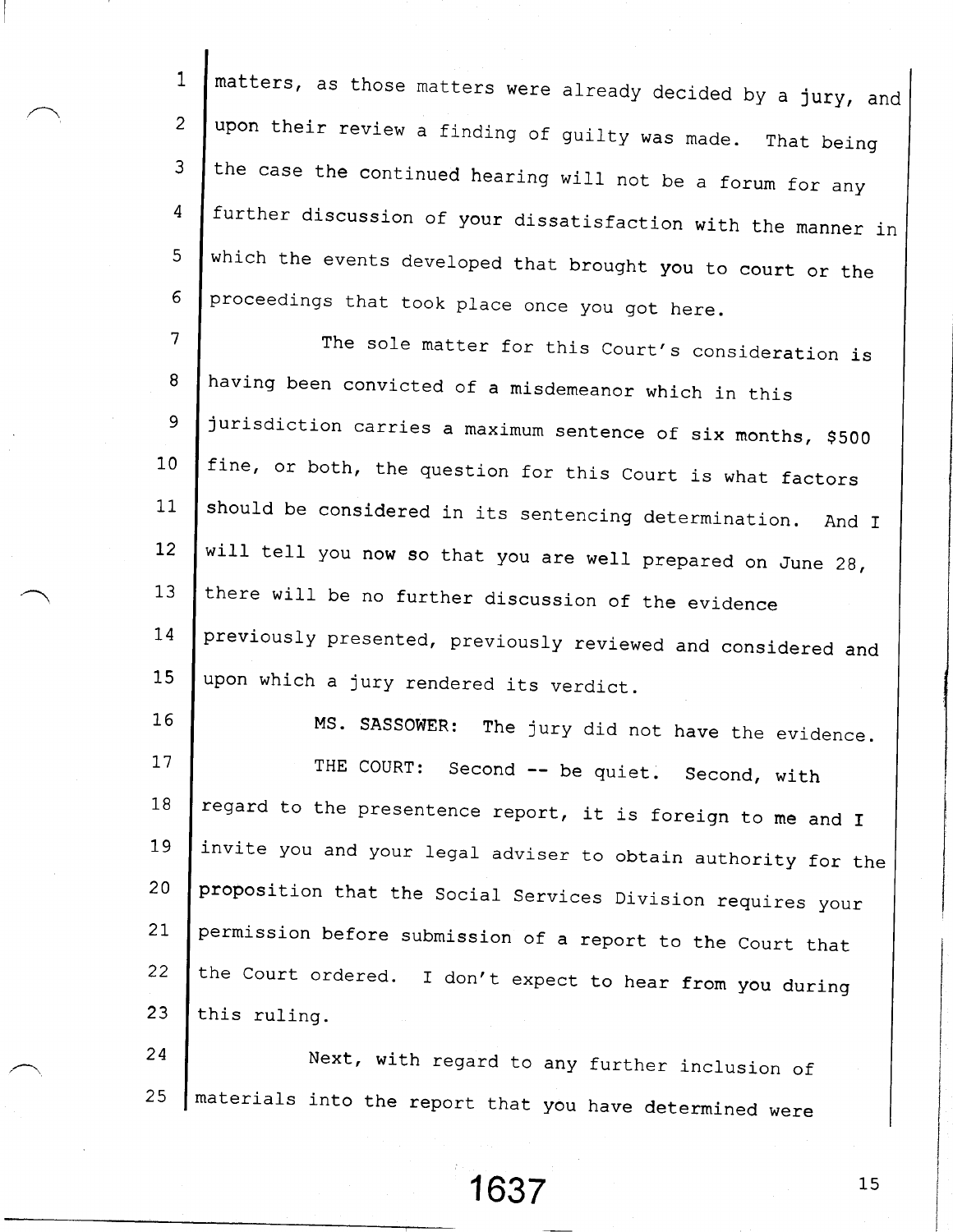| $\mathbf{1}$    | either by oversight or intent not included in the report, to  |
|-----------------|---------------------------------------------------------------|
| $\overline{2}$  | the extent that these matters involve your interpretation of  |
| $\overline{3}$  | the evidence or the Court proceedings, there is no need for   |
| 4               | Social Services to include such matters in this report.       |
| 5               | MS. SASSOWER: Your Honor?                                     |
| 6               | THE COURT:<br>Just a minute.                                  |
| 7               | (Pause)                                                       |
| 8               | THE COURT: Finally, in my view there is sufficient            |
| 9               | information of record in this case and in the presentence     |
| 10 <sub>1</sub> | report to enable me in the exercise of meaningful sentencing  |
| 11              | discretion to render sentence in this case. And the only      |
| 12              | reason that this matter is being continued is because of your |
| 13              | stated basis for having an inadequate time to prepare, given  |
| 14              | the submission of the report on May 28, 2004.                 |
| 15              | MS. SASSOWER:<br>Indeed, I would not say something            |
| 16              | that was not true.                                            |
| 17              | THE COURT: Well, Ms. Sassower, I'm not asking you             |
| 18              | to say anything right now. That being the case, this matter   |
| 19              | is continued for sentencing to June 28, 2004, at 11 p.m.      |
| 20              | $(sic)$ .                                                     |
| 21              | MS. SASSOWER: Thank you.                                      |
| 22              | THE COURT: Thank you.                                         |
| 23              | THE DEPUTY CLERK: Ms. Sassower, if you fail to                |
| 24              | appear on                                                     |
| 25              | THE COURT:<br>June 28.                                        |
|                 |                                                               |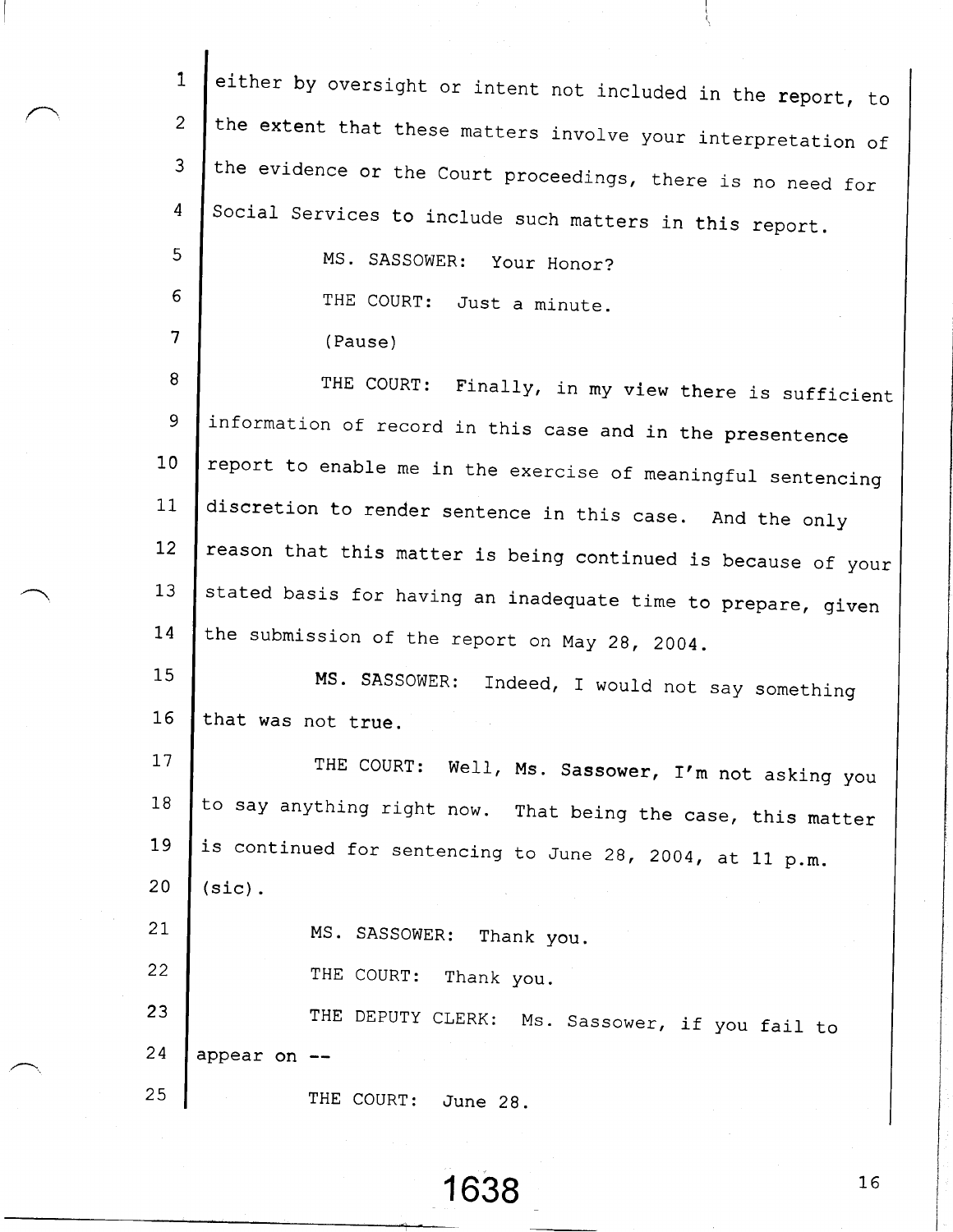| $\mathbf{1}$    | THE DEPUTY CLERK: -- June 28 at 11 o'clock, a                                                                                                                                                                                                                                                                                                                                                                                                                                                                                                                                                    |
|-----------------|--------------------------------------------------------------------------------------------------------------------------------------------------------------------------------------------------------------------------------------------------------------------------------------------------------------------------------------------------------------------------------------------------------------------------------------------------------------------------------------------------------------------------------------------------------------------------------------------------|
| $\overline{c}$  | warrant will issue for your arrest. If you are convicted of                                                                                                                                                                                                                                                                                                                                                                                                                                                                                                                                      |
| 3               | failing to appear, you face five years in jail or \$5000 fine                                                                                                                                                                                                                                                                                                                                                                                                                                                                                                                                    |
| 4               | or both for failing to appear for sentencing, which is a                                                                                                                                                                                                                                                                                                                                                                                                                                                                                                                                         |
| 5               | felony. Do you understand?                                                                                                                                                                                                                                                                                                                                                                                                                                                                                                                                                                       |
| $\epsilon$      | MS. SASSOWER: Yes --                                                                                                                                                                                                                                                                                                                                                                                                                                                                                                                                                                             |
| $\overline{7}$  | THE DEPUTY CLERK: Please sign your notice --                                                                                                                                                                                                                                                                                                                                                                                                                                                                                                                                                     |
| 8               | signature --                                                                                                                                                                                                                                                                                                                                                                                                                                                                                                                                                                                     |
| 9               | [Thereupon, the proceedings were concluded.]                                                                                                                                                                                                                                                                                                                                                                                                                                                                                                                                                     |
| 10 <sub>1</sub> | $\pmb{\times}$<br>the control of the control of the<br>$\star$<br>$\star$                                                                                                                                                                                                                                                                                                                                                                                                                                                                                                                        |
| 11              |                                                                                                                                                                                                                                                                                                                                                                                                                                                                                                                                                                                                  |
| 12 <sub>2</sub> | $\label{eq:2.1} \mathcal{A}=\mathcal{A}^{\text{max}}_{\text{max}}\left(\mathcal{A}^{\text{max}}_{\text{max}}\right) \left(\mathcal{A}^{\text{max}}_{\text{max}}\right)^{\text{max}}$<br>$\label{eq:2.1} \frac{d\mathbf{r}}{dt} = \frac{1}{2} \left[ \begin{array}{cc} \mathbf{r} & \mathbf{r} \\ \mathbf{r} & \mathbf{r} \end{array} \right] \begin{array}{ll} \mathbf{r} & \mathbf{r} \\ \mathbf{r} & \mathbf{r} \end{array} \begin{array}{ll} \mathbf{r} & \mathbf{r} \\ \mathbf{r} & \mathbf{r} \end{array} \begin{array}{ll} \mathbf{r} & \mathbf{r} \\ \mathbf{r} & \mathbf{r} \end{array}$ |
| 13              | and the company of the company                                                                                                                                                                                                                                                                                                                                                                                                                                                                                                                                                                   |
| 14              | $\label{eq:2.1} \mathcal{L}(\mathcal{H}_{\mathcal{A}}^{\mathcal{A}}(\mathcal{A})) = \mathcal{L}(\mathcal{A}^{\mathcal{A}}(\mathcal{A}))$                                                                                                                                                                                                                                                                                                                                                                                                                                                         |
| 15              |                                                                                                                                                                                                                                                                                                                                                                                                                                                                                                                                                                                                  |
| 16              | <b>Carl Corporation</b>                                                                                                                                                                                                                                                                                                                                                                                                                                                                                                                                                                          |
| 17              | $\sim 10^{-1}$<br>$\sim$                                                                                                                                                                                                                                                                                                                                                                                                                                                                                                                                                                         |
| 18              |                                                                                                                                                                                                                                                                                                                                                                                                                                                                                                                                                                                                  |
| 19              |                                                                                                                                                                                                                                                                                                                                                                                                                                                                                                                                                                                                  |
| 20              |                                                                                                                                                                                                                                                                                                                                                                                                                                                                                                                                                                                                  |
| 21              |                                                                                                                                                                                                                                                                                                                                                                                                                                                                                                                                                                                                  |
| 22              |                                                                                                                                                                                                                                                                                                                                                                                                                                                                                                                                                                                                  |
| 23              |                                                                                                                                                                                                                                                                                                                                                                                                                                                                                                                                                                                                  |
| 24              |                                                                                                                                                                                                                                                                                                                                                                                                                                                                                                                                                                                                  |
| 25              |                                                                                                                                                                                                                                                                                                                                                                                                                                                                                                                                                                                                  |